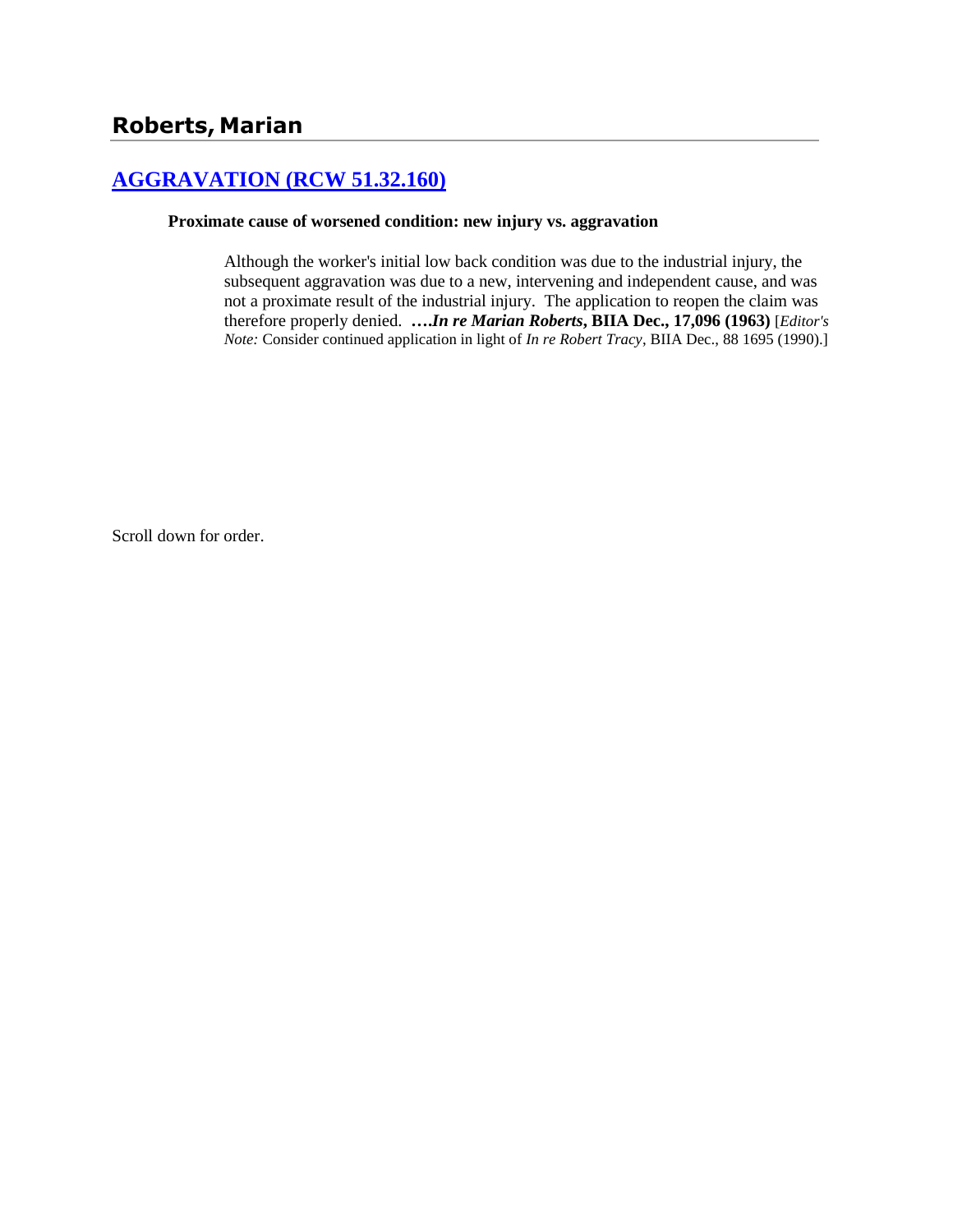### **BEFORE THE BOARD OF INDUSTRIAL INSURANCE APPEALS STATE OF WASHINGTON**

**)**

**IN RE: MARIAN Y. ROBERTS ) DOCKET NO. 17,096**

# **CLAIM NO. C-733746 ) DECISION AND ORDER**

APPEARANCES:

Claimant, Marian Y. Roberts, by Walthew, Warner & Keefe, per Charles F. Warner and Thomas F. Keefe

Employer, The Boeing Company, by Holman, Marion, Black, Perkins and Coie, per J. David Andrews and Richard Albrecht

Department of Labor and Industries, by The Attorney General, per Robert O'Gorman, Gayle Barry, and Andrew J. Young, Assistants

Appeal filed by the claimant, Marian Y. Roberts, on January 24, 1962, from an order of the supervisor of industrial insurance dated January 5, 1962, which denied the claimant's application to reopen this claim for aggravation of condition. **SUSTAINED.**

# **DECISION**

It is undisputed in this case that the claimant suffered an exacerbation or aggravation of a low back condition on or about October 13, 1961, which necessitated medical treatment and the only issue presented is whether such aggravated condition, requiring medical treatment, is attributable to the claimant's industrial injury of September 19, 1960, or to a new injury occurring at home.

The record discloses that the claimant's injury on September 19, 1960, occurred when she was transferring a box of parts from a waist high cart to a skid, which was about six inches from the floor. The box of parts was about 18 inches long and about 12 inches thick and weighed about 25 pounds. At this time, she felt sharp knife-cutting pains through the small of her back, slightly below the belt line and right down the middle. She suffered a recurrence of this type pain on or about October 13, 1961, after disciplining her daughter at home. At that time, claimant held her daughter by the arm, the daughter backed away and sat down in a chair, causing claimant to go down with her.

Dr. Allan Sachs testified that he examined claimant for the first time on January 23, 1962, and after reviewing x-rays of the department, receiving a history, taking claimant's complaints and making a physical examination, he concluded as follows:

1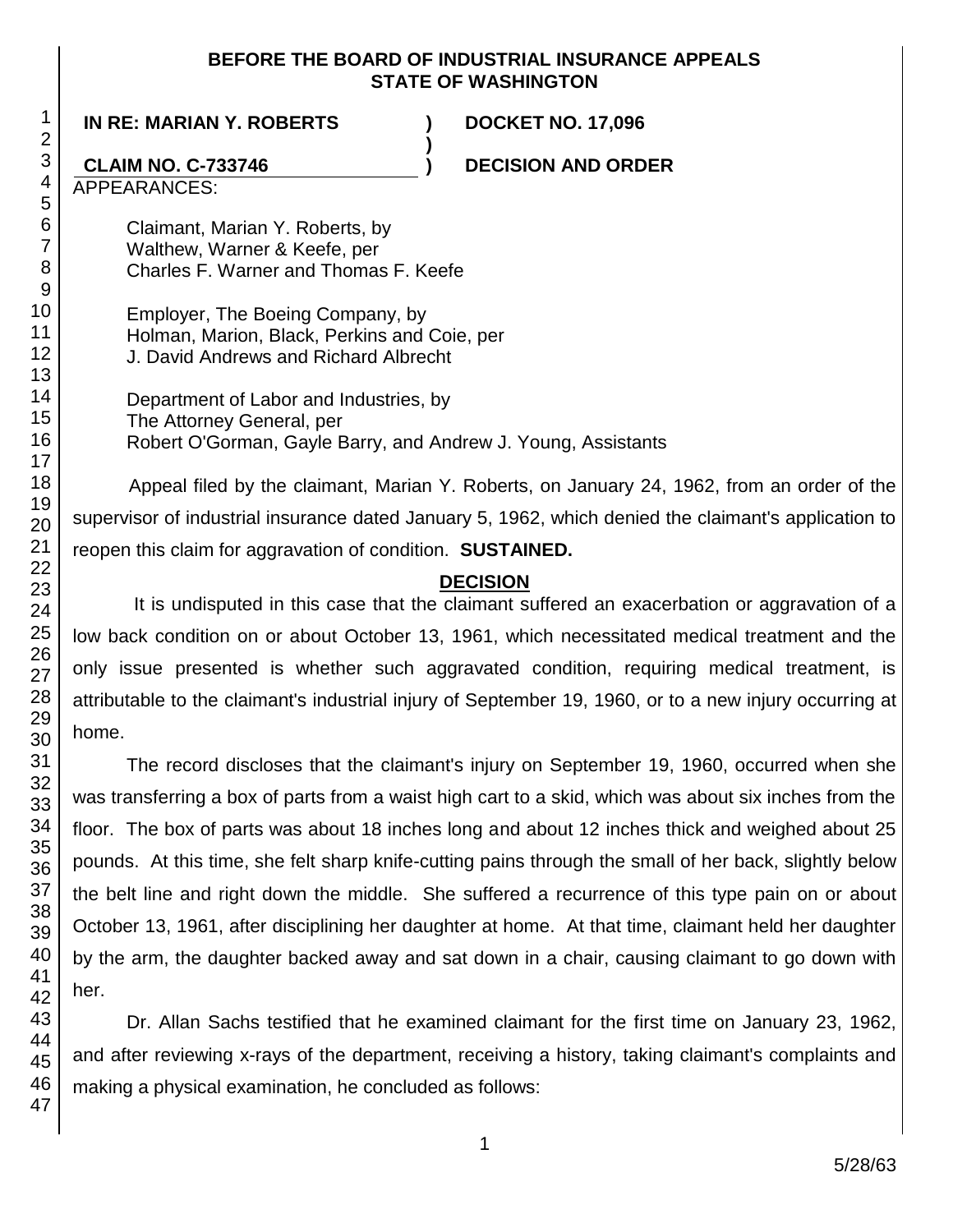"That this patient originally suffered an injury in which she developed a low back syndrome due to a fascio-muscular traumatic incident and that this latter incident was an aggravation of this low back syndrome."

When asked concerning the importance of his having knowledge of the child disciplining action on October 13, 1961, Dr. Sachs replied "And my answer is yes and no. It is important to know that she had this intervening strain because it accounts for the ag-gravation of the already injured back. The reason that I say 'no' is that it still wouldn't change the fact that she had an injured back, it just accounts for the aggravation." (Emphasis added)

Dr. John Stewart who examined the claimant on December 8, 1961, testified that his diagnosis was a postural back pain precipitated by her injury of October 13, 1961, when the claimant tripped and fell at home. He expressed the following opinion with respect to causal relationship "I have an opinion, and that was that there was no causal relationship between her symptoms at the time I saw her and her injury of September 19, 1960."

The record, therefore, establishes that, although the claimant's initial low back condition was due to her 1960 injury, the aggravation or exacerbation for which she required medical treatment in October, 1961, was due to a new, intervening and independent cause, namely, the child disciplining incident, and was not proximately caused by the industrial injury sustained on September 19, 1960. Erickson v. Ford's Prairie School District No. 11, 3 Wn. (2d) 475. In the Erickson case, at page 482, the court, in defining proximate cause, stated as follows:

> "The most useful definition of proximate cause of an event is: "that cause which, in a natural and continuous sequence, unbroken by any new, independent cause, produces the event, and without which that event would not have occurred."

If the situation here were reversed and the claimant's 1960 injury had occurred off the job and her condition had been aggravated by an incident such as occurred to the claimant on October 13, 1961, while engaged in extra-hazardous employment, there is no doubt that the latter incident which aggravated her condition would have been considered an "injury" compensable under the act. This being true, it necessarily follows, in our opinion, that the aggravation of the claimant's back condition in October, 1961, for which she is now seeking treatment and compensation under the act, must be considered as due to a new injury. (Non-industrial in nature). We conclude, therefore, that the supervisor's order of January 5, 1962, is correct and should be sustained.